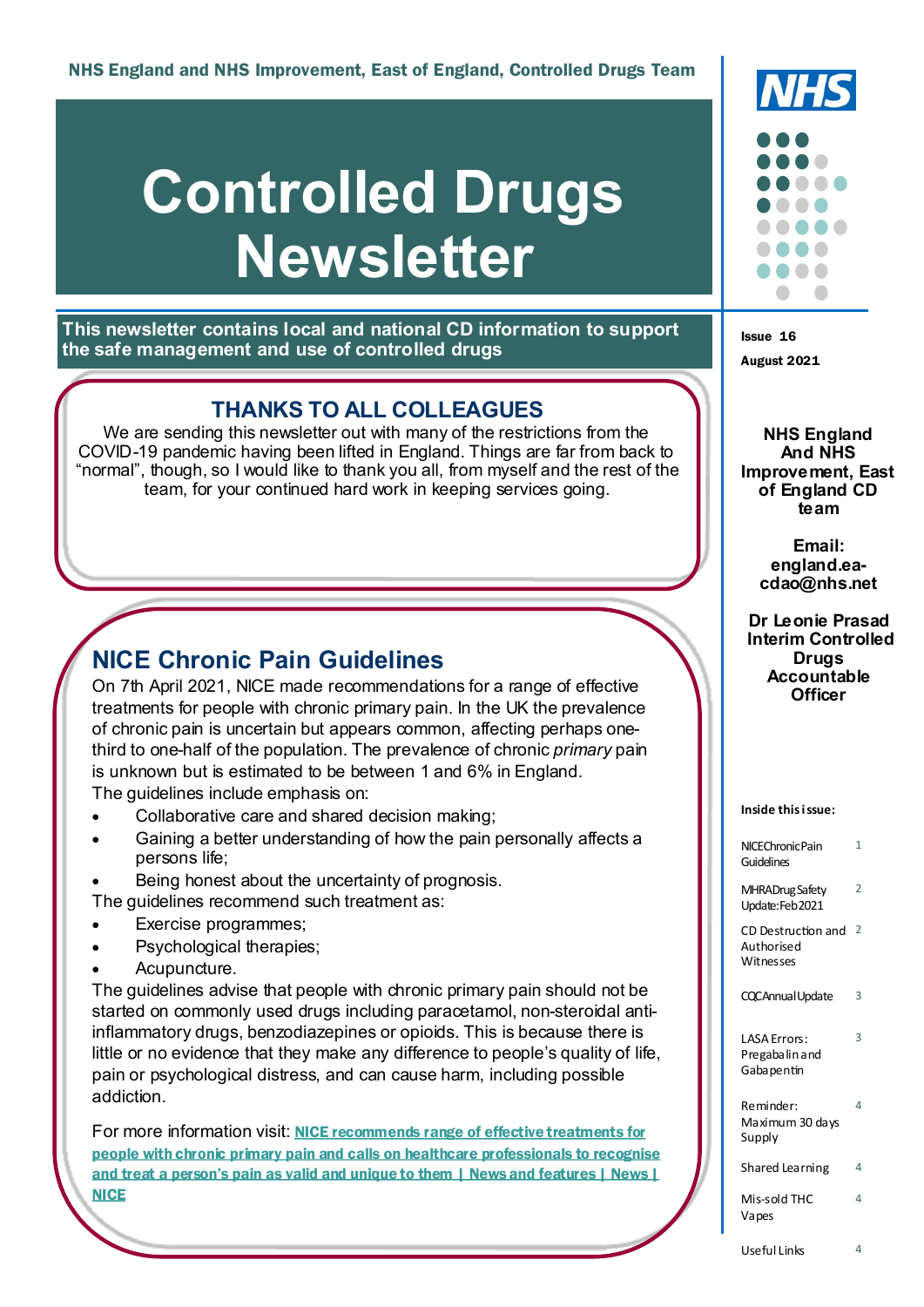#### Controlled Drugs Newsletter **Page 2** and 2 and 2 and 2 and 2 and 2 and 2 and 2 and 2 and 2 and 2 and 2 and 2 and 2

#### **Useful Websites**

**CD Reporting** [www.cdreporting.co](http://www.cdreporting.co.uk) [.uk](http://www.cdreporting.co.uk)

**Home Office** [https://www.gov.uk/](https://www.gov.uk/government/organisations/home-office) [government/](https://www.gov.uk/government/organisations/home-office) [organisations/home](https://www.gov.uk/government/organisations/home-office)[office](https://www.gov.uk/government/organisations/home-office)

**Department of Health** [https://www.gov.uk/](https://www.gov.uk/government/organisations/department-of-health) [government/](https://www.gov.uk/government/organisations/department-of-health) [organisations/](https://www.gov.uk/government/organisations/department-of-health) [department](https://www.gov.uk/government/organisations/department-of-health)-of-health

**General Pharmaceutical Council** [www.pharmacyregulatio](http://www.pharmacyregulation.org) [n.org](http://www.pharmacyregulation.org)

**Care Quality Commission** <http://www.cqc.org.uk/>

**NHS Prescription Services CD section** [https://](https://www.nhsbsa.nhs.uk/pharmacies-gp-practices-and-appliance-contractors/prescribing-and-dispensing/safer-management) [www.nhsbsa.nhs.uk/](https://www.nhsbsa.nhs.uk/pharmacies-gp-practices-and-appliance-contractors/prescribing-and-dispensing/safer-management) [pharmacies](https://www.nhsbsa.nhs.uk/pharmacies-gp-practices-and-appliance-contractors/prescribing-and-dispensing/safer-management)-gp-practices -and-[appliance](https://www.nhsbsa.nhs.uk/pharmacies-gp-practices-and-appliance-contractors/prescribing-and-dispensing/safer-management)[contractors/prescribing](https://www.nhsbsa.nhs.uk/pharmacies-gp-practices-and-appliance-contractors/prescribing-and-dispensing/safer-management)and-[dispensing/safer](https://www.nhsbsa.nhs.uk/pharmacies-gp-practices-and-appliance-contractors/prescribing-and-dispensing/safer-management)[management](https://www.nhsbsa.nhs.uk/pharmacies-gp-practices-and-appliance-contractors/prescribing-and-dispensing/safer-management)

**Pharmaceutical Services Negotiating Committee** [http://psnc.org.uk/](http://psnc.org.uk/dispensing-supply/) [dispensing](http://psnc.org.uk/dispensing-supply/)-supply/

# **MHRA Drug Safety Update February 2021 - Pregabalin (Lyrica): reports of severe respiratory depression**

On 18th February 2021 the MHRA issued a drug safety update relating to reports of severe respiratory depression, including in some cases without the presence of concomitant opioid medicines. The full alert can be accessed at [Feb-2021-DSU-PDF\\_final.pdf \(publishing.service.gov.uk\)](https://assets.publishing.service.gov.uk/government/uploads/system/uploads/attachment_data/file/962557/Feb-2021-DSU-PDF_final.pdf)The update provides clear advice for healthcare professionals and advice for patients and carers.

#### Advice for Healthcare Professionals:

- Consider whether adjustments in dose or dosing regimen are necessary for patients at higher risk of respiratory depression. This includes people:
	- With compromised respiratory function, respiratory or neurological disease, or renal impairment;
- Taking other CNS depressants (including opioid-containing medicines);
- Aged older than 65 years.
- 2. Report suspected adverse drug reactions associated with use of pregabalin on a Yellow Card - <https://yellowcard.mhra.gov.uk/> (see reporting section).

#### Advice to give to patients and carers:

- 1. Some patients have experienced breathing difficulties when taking pregabalin – certain people may need a lower dose to reduce the risks of these issues;
- 2. Contact your doctor if you notice new or increased trouble breathing or you experience shallow breathing after taking pregabalin; a noticeable change in breathing might be associated with sleepiness;
- 3. Read the leaflet that comes with your medicine and talk to your doctor or pharmacist if you are worried about the other prescribed medicines you are taking with pregabalin.

### **CD Destruction and Authorised Witnesses**

Due to the pandemic, there may be some pharmacies that have accumulated CDs that need to be destroyed and might not know how to request an Authorised Witness (AW).

Pharmacies with more than five branches may have their own AW duly authorised by an NHS England CDAO. Pharmacies with less than five branches should submit a **destruction request** form via [www.cdreporting.co.uk](http://www.cdreporting.co.uk/); following this you will be contacted in due course and a visit from an AW will be arranged. In either case, your SOP should state how to request an AW.

Please see link below from the PSNC for more information on CD destruction and Authorised Witnesses: [Controlled Drug regulations : PSNC Main](https://psnc.org.uk/contract-it/pharmacy-regulation/controlled-drug-regulations/#:~:text=The%20authorised%20witness%20is%20a,activities%20related%20to%20controlled%20drugs.)  [site](https://psnc.org.uk/contract-it/pharmacy-regulation/controlled-drug-regulations/#:~:text=The%20authorised%20witness%20is%20a,activities%20related%20to%20controlled%20drugs.)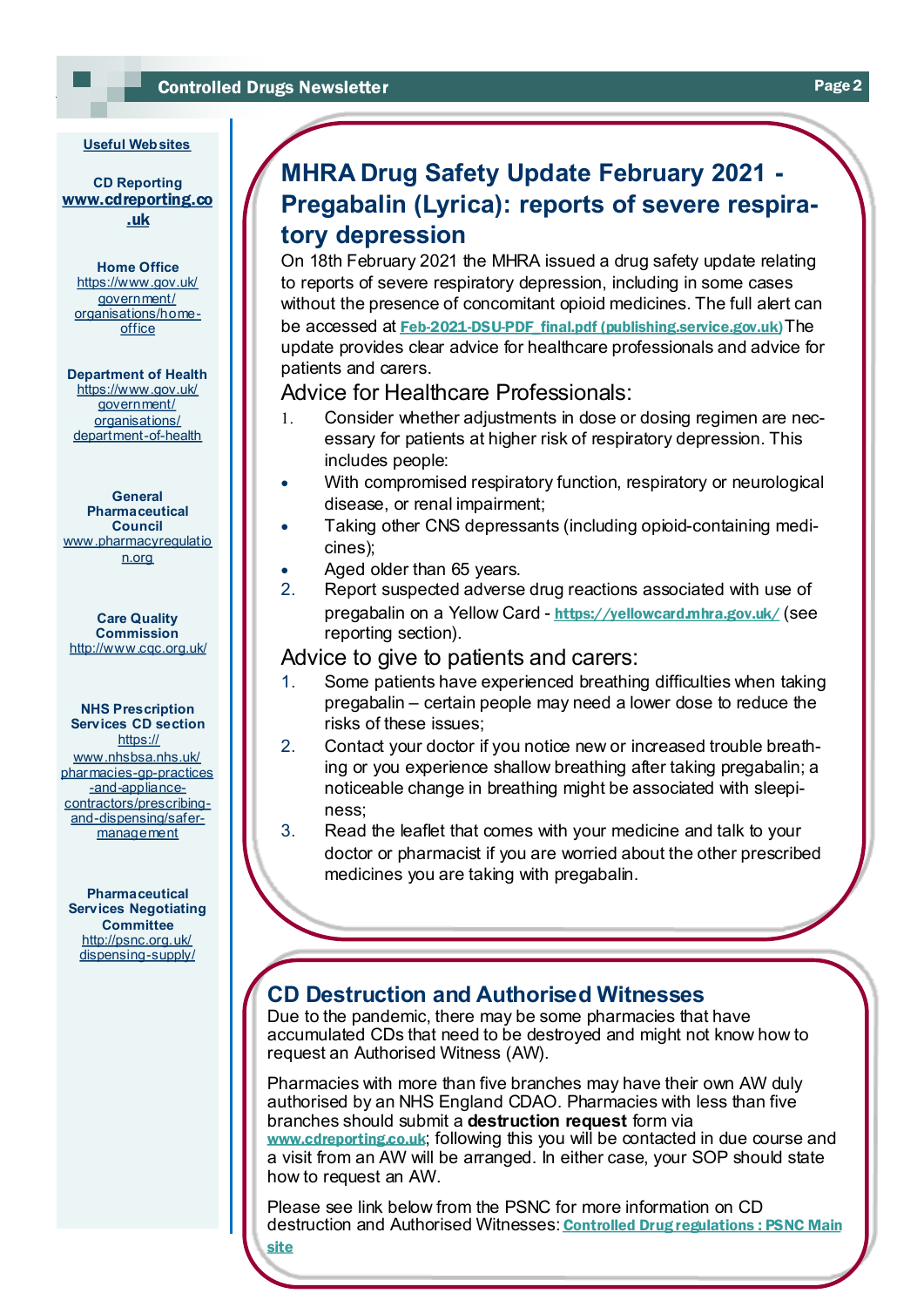## **CQC Annual update: The safer management of controlled drugs 2020. Published July 2021**

The CQC annual CD report made four recommendations for improvement: a need for organisations to include controlled drugs governance as part of their COVID-19 recovery plans; a need to enable all health and care staff to freely engage and participate in activities that support reflection and learning; the collaboration of those leading and working in local health and care systems to reduce risks of avoidable harm associated with controlled drugs; and all personalised patient care being prioritised by health and care staff in the context of controlled drugs. To address these concerns, CQC recommend:

- By including controlled drugs governance as part of recovery plans, services will be able to manage and mitigate risk in the most appropriate way;
- Health and care providers should use their pandemic experiences as an important opportunity to reflect on and share learning. This should include positive experiences, innovative and good practice, as well as when things have gone wrong which can be used to improve safety;
- Collaboration should be encouraged between those working in local health and care systems, as people have better experiences and outcomes when local providers of health and care services work well together;
- Those working in adult social care have an important and valuable role in ensuring that controlled drugs are used safely and in escalating concerns to the appropriate healthcare professionals, as incidents involving controlled drugs highlight the importance of appropriate prescribing and supply – not just at the outset, but also for ongoing review and monitoring.

• Full report available at: [The safer management of controlled drugs: Annual update 2020 | Care Quality](https://www.cqc.org.uk/publications/themes-care/safer-management-controlled-drugs-annual-update-2020)  [Commission \(cqc.org.uk\)](https://www.cqc.org.uk/publications/themes-care/safer-management-controlled-drugs-annual-update-2020)

## **LASA (look-alike, sound-alike) errors: Pregabalin and Gabapentin**

In April 2019 Pregabalin & Gabapentin were rescheduled as controlled drugs, and since then NHS England & NHS Improvement have been notified of a large number of incidents involving these drugs. The majority of these have been 'LASA' errors. In the East of England in the financial year 2020/21, 24 of these errors were reported and 13 of these resulted in the patient taking the incorrect medication. Most errors involved medication of strengths 100mg and 300mg.

In one instance—an example of the 'Swiss cheese effect' - a prescription for 28 Gabapentin 100mg capsules was dispensed as 28 Pregabalin 100mg capsules. The error was not spotted at the accuracy check and the medication was delivered to the patient's care home, where it was administered to the patient for 25 days.

If Pregabalin/Gabapentin are supplied in error, patients may suffer unpleasant side effects including, but not limited to, dizziness and somnolence, confusion, agitation, restlessness, disorientation, gastrointestinal upset, double vision, slurred speech, drowsiness, loss of consciousness, and lethargy.

LASA errors are often linked to a number of contributory factors including human error. To avoid these, it is advisable to have several risk minimisation measures in place. Working collaboratively and sharing learning at incident reviews and Community Pharmacy Patient Safety Group meetings help minimise the risk of harm to patients.

Several measures have been considered to reduce the likelihood of LASA errors occurring including physical separation of stock; visual warnings; shelf stickers; prompts on PMR; and revisiting checking procedures/SOPs.